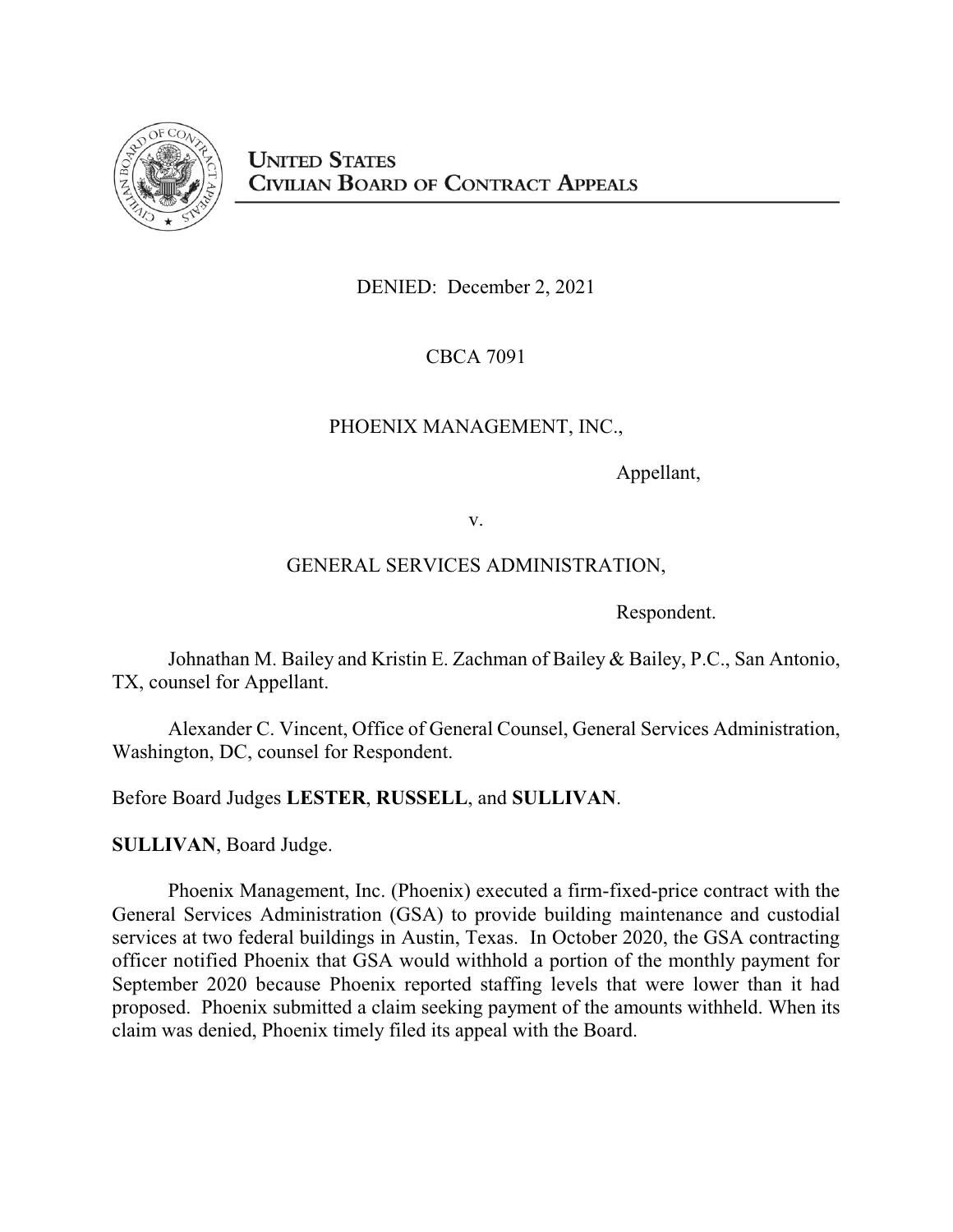The parties filed cross-motions for summary judgment, seeking a decision on whether GSA's actions were proper. Based upon the terms of the contract, we determine that GSA properly withheld the amounts.

## Background

Pursuant to the contract executed in May 2020, Phoenix agreed to provide custodial, grounds maintenance, and operations and maintenance services for a monthly fee. Appeal File, Exhibit 7 at  $274-75$ <sup>1</sup>. The monthly price in the base year was \$98,592.60. *Id.* at 274. The monthly price included "pricing for services specified in the solicitation. This is a Firm Fixed Price contract and will not be changed unless there is a change in the scope of work." *Id*. at 275.

## Staffing Requirements

Phoenix was required to staff the contract in accordance with its proposal. This requirement was stated in four different places in the contract. In section B, the contract advised that "[s]taffing levels proposed and accepted at the time of award shall not be reduced through the life of the contract. At the end of each contract year, and at the request of the contractor, GSA will consider a request from the contractor for a reduction in staffing, and [a reduction] will be based on contractor performance." Exhibit 7 at 275. In the statement of work (SOW), Phoenix was told to follow the staffing plan it submitted in its proposal:

## C.1.2 Personnel

The Contractor shall adhere to the submitted staffing plan and subcontractor plan that was submitted prior to award as part of the Bid proposal. Contractor shall submit staffing/subcontractor plan that provides sufficient numbers of staff at the various levels of expertise to ensure all scheduled and unscheduled services are performed and conditions are maintained to avoid any disruption to the tenant. Any changes to the proposed staffing levels, qualifications of proposed staff or key personnel, or the areas of expertise or disciplines of the proposed staff shall be submitted for review and approval from the [contracting officer] or their designee.

*Id*. at 280.

<sup>&</sup>lt;sup>1</sup> All exhibits are in the appeal file, unless otherwise indicated.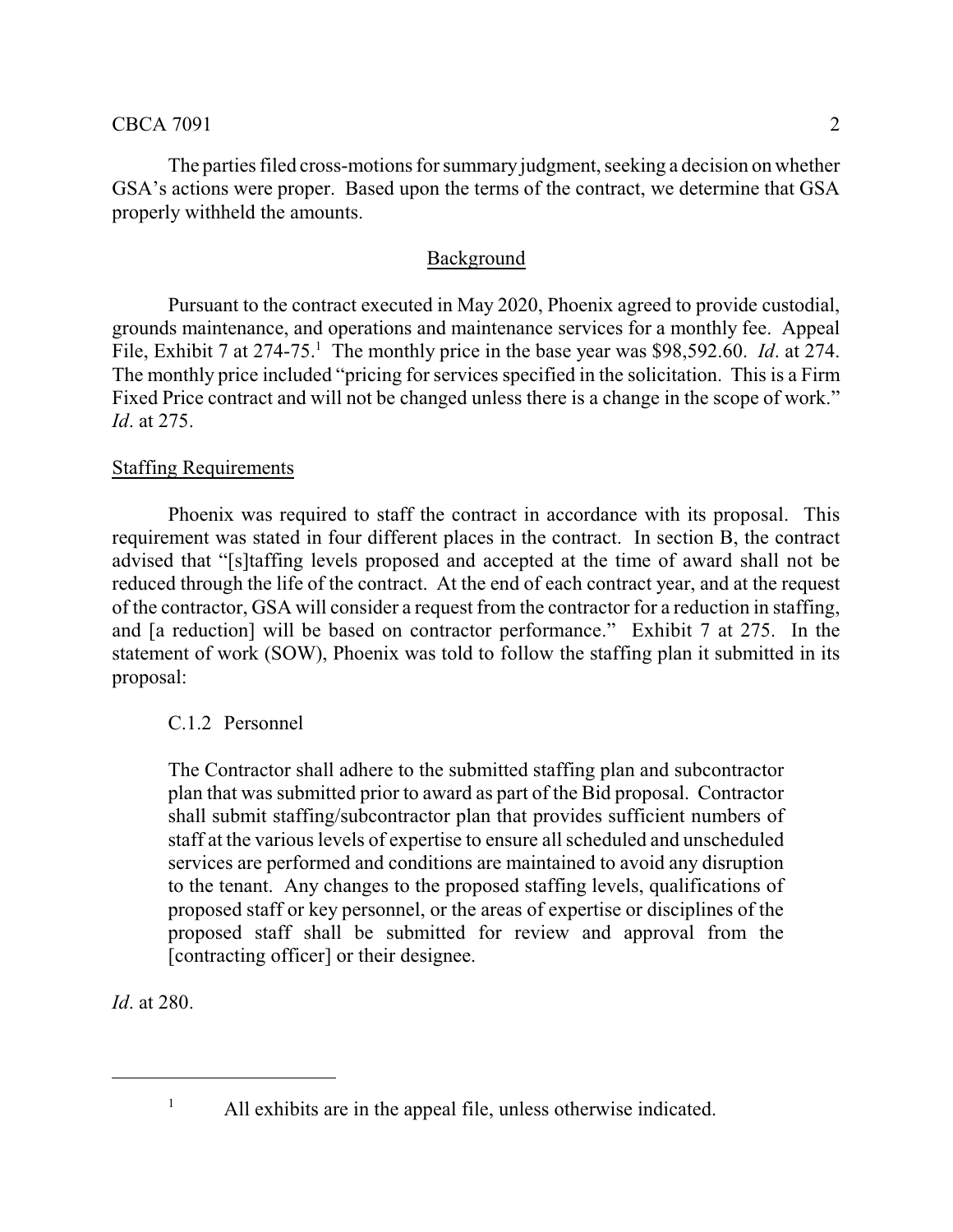The contract incorporated the solicitation by reference. Exhibit 7 at 276. A provision in the instructions for offerors (Section L) stated that offerors would be bound to provide the staffing levels set forth in the management plan worksheet that they were to complete with their proposals:

L.5.1.2.3 Additional information regarding Management Plan Worksheet

The staffing/labor mix proposed in the Management Plan Worksheet **must** be adhered to for the Base year period of performance. The offeror may request an annual review of the labor mix **60** days prior to issuance of the first Option Period. Any requests for changes to the Management Plan Worksheet may be submitted and considered at that time. Any approved adjustment to the labor mix will not result in an increase in price. However, any request to reduce manpower may result in a lower price to be negotiated at the time of request. Any deviation from the accepted/approved Management Plan Worksheet may result in deductions.

Exhibit 2 at 208 (emphasis in original). In response to this solicitation requirement, Phoenix submitted a management plan worksheet that showed that Phoenix planned to employ 15.1 full-time equivalents (FTEs) in performance of the contract. Exhibit 5 at 239-40; Exhibit 6 at 265-66.

GSA responded to several questions about the solicitation, including one about how to propose staffing levels, given that contractors were supposed to propose the best solution in response to the "performance based work statement." Exhibit 3 at 219. GSA answered that offerors were free to propose the staffing levels that they thought were appropriate to meet the requirements, but "once a proposal is accepted, the [G]overnment expects the contractor will provide the staffing level proposed." *Id*. These responses were incorporated into the solicitation and the resulting contract. Exhibit 7 at 276.

### Performance and Qualification Requirements

The SOW was divided into three sections: general provisions, provisions regarding maintenance services, and provisions regarding custodial services. Exhibit 7 at 279-399. The SOW for the operations and maintenance work required that Phoenix staff the contract with personnel qualified to perform those services. *Id*. at 292. The SOW for the custodial work similarly required Phoenix to provide "training/certifications" and "ensure that their employees are properly trained, licensed and/or certified to operate necessary building systems or equipment." *Id.* at 364. The custodial SOW also directed Phoenix to "[u]se innovation, technology and other means and methods to develop and perform the most efficient cleaning services for the building." *Id*.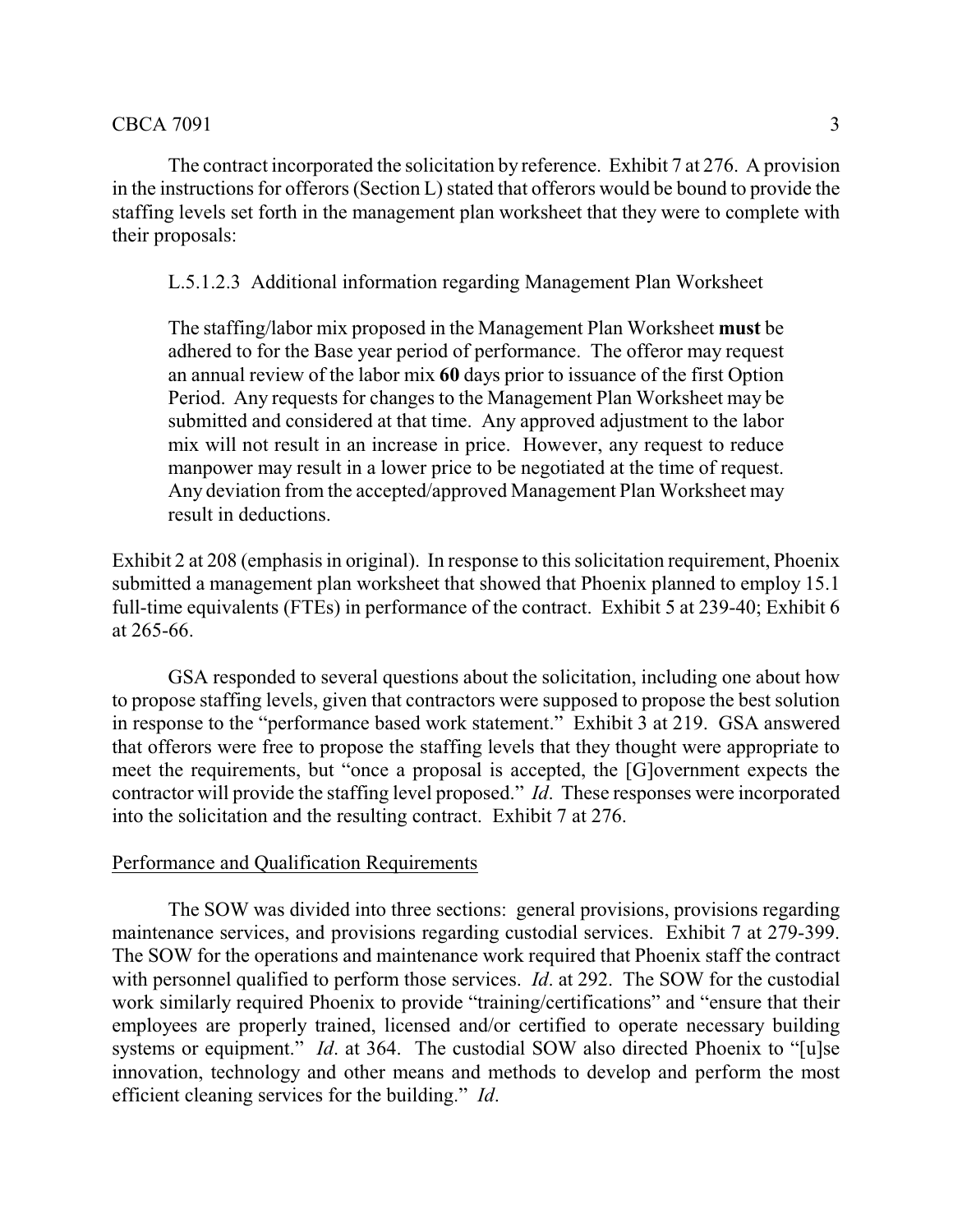For the custodial services to be performed, the contract emphasized that, "[a]s a performance-based contract, the requirements are stated in terms of desired results with associated quality standards" and that the "Contractor through innovation, technology, or other means shall perform the work in this contract to meet the quality and performance standards in this [s]ection." Exhibit 7 at 364, 368. Phoenix was required to submit a quality control plan and cleaning schedules. *Id*. at 394-95. With regard to cleaning schedules, the statement of work provided that the "cleaning schedule is considered the Contractor's efficient approach to the work, and shall not limit the Contractor to specific levels of staffing, means or methods." *Id*. at 395.

Section H of the contract was also divided into operations and maintenance and custodial sections. For contractor personnel performing custodial work, the contractrequired that "[t]he personnel employed by the Contractor shall be capable employees, who are trained and qualified in one or more related type service requirements." Exhibit 7 at 426.

#### Provisions for Fee Deductions

As a mechanism to obtain satisfactory performance, the contract allowed GSA to reduce the monthly payment "[i]n the event that inadequate performance or nonperformance of a task occurs." Exhibit 7 at 407. Clause G.7.7 contained a formula for calculating the deduction, which was to be the man hour calculation "based on total number of personnel proposed minus the total number of personnel provided." *Id*. at 409. According to the clause containing this formula, the "cause of the deduction" was "[f]ailure of the Contractor to have adequate qualified personnel on-site as specified in Contractor's accepted technical proposal or [contracting officer] approved revision." *Id*. This clause was titled "Criteria for Deductions" and bore the heading "Criteria for Mechanical Deductions." *Id*.

#### Deductions by GSA

After award and twenty-one days prior to the start date, Phoenix was required to submit a "contract staffing declaration." Exhibit 7 at 275. This form was also to be submitted when "any modifications to the contract by GSA result in changes in staffing." *Id.* Phoenix submitted its staffing declaration in September 2020. It showed that Phoenix employed only 13 FTEs on the contract, 2.1 FTEs fewer than it had identified on its management plan worksheet. Exhibit 24 at 581, 584. Phoenix had fewer persons employed in the custodial functions than it had proposed. *Id*.

Based upon its assertion that Phoenix was required to have 15.1 FTEs employed on the contract, GSA calculated a deduction pursuant to the formula in clause G.7.7 for Phoenix's September monthly payment. Exhibit 24 at 581. Phoenix's monthly payment was reduced by \$7818.28. *Id*. GSA made a similar calculation in November for the October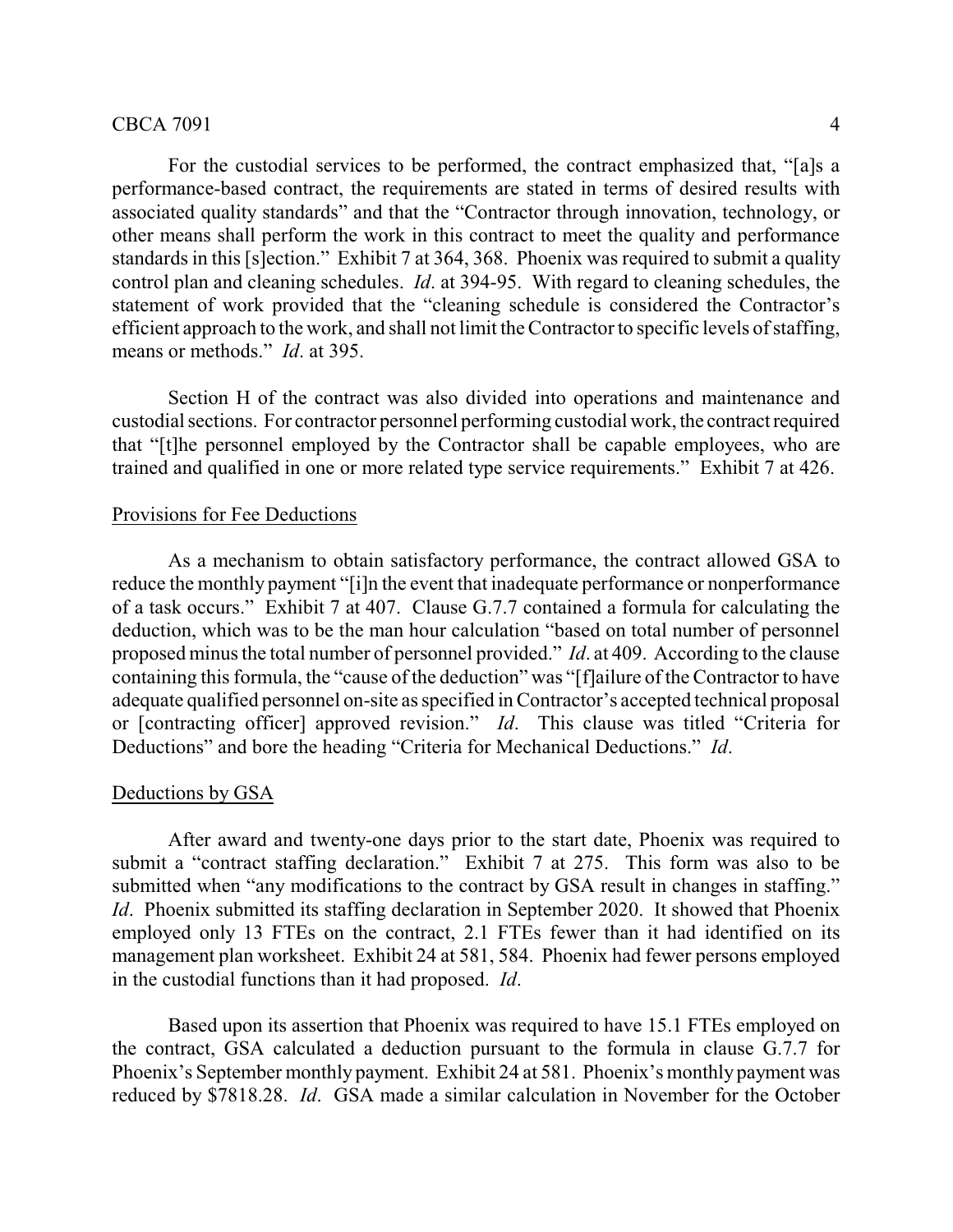monthly payment. Exhibit 28. While Phoenix disputes that the deduction was properly taken, it does not dispute the calculation of the deduction in accordance with the terms of the deduction provision in the contract. Joint Statement of Undisputed Facts ¶ 34.

Phoenix submitted a claim seeking payment of \$11,934.98, the amounts withheld during September and October. Exhibit 28; Joint Statement of Undisputed Facts ¶ 35. GSA denied the claim, Exhibit 31, and Phoenix timely appealed that decision.

#### Discussion

The question whether GSA properly took the deduction for Phoenix's failure to maintain staffing at the level it proposed is a matter of contract interpretation. We begin with a review of the plain language of the contract. *LAI Services, Inc. v. Gates*, 573 F.3d 1306, 1314 (Fed. Cir. 2009) (citing *M.A. Mortenson Co. v. Brownlee*, 363 F.3d 1203, 1206 (Fed. Cir. 2004)). We read the contract as a whole, giving reasonable meaning to all its parts. *Gould, Inc. v. United States*, 935 F.2d 1271, 1274 (Fed. Cir. 1991). If the plain language of the contract is unambiguous on its face, the inquiry ends, and the contract's plain language controls. *Hunt Construction Group, Inc. v. United States*, 281 F.3d 1369, 1373 (Fed. Cir. 2002). "An interpretation that gives meaning to all parts of the contract is to be preferred over one that leaves a portion of the contract useless, inexplicable, void, or superfluous." *NVT Technologies, Inc. v. United States*, 370 F.3d 1153, 1159 (Fed. Cir. 2004); *see* Restatement (Second) of Contracts § 203(a) (1981) (contract interpretation should not leave a part of a contract "of no effect").

The issue presented requires us to answer two questions. One, was Phoenix required to maintain the same number of custodial personnel as it proposed? Two, if it was required to maintain this staffing level, did the contract permit GSA to take the deduction that it did based upon Phoenix's failure? We find that the answer to both questions is yes.

The contract language required Phoenix to maintain the staffing levels proposed through the base year of the contract. In the solicitation, which was incorporated into the contract, GSA stated the requirement in the description of the management plan and in response to questions concerning the solicitation. In preparing the management plan, Phoenix stated staffing levels for both the custodial and maintenance functions under the contract.

Phoenix argues that this requirement is in conflict with the contract requirements that Phoenix meet quality and performance standards in performing the custodial work and the assurances that "the cleaning schedule is considered the Contractor's efficient approach to that work, and shall not limit the Contractor to specific levels of staffing, means or methods." Exhibit 7 at 395. Phoenix would have us interpret the contract to allow it to maintain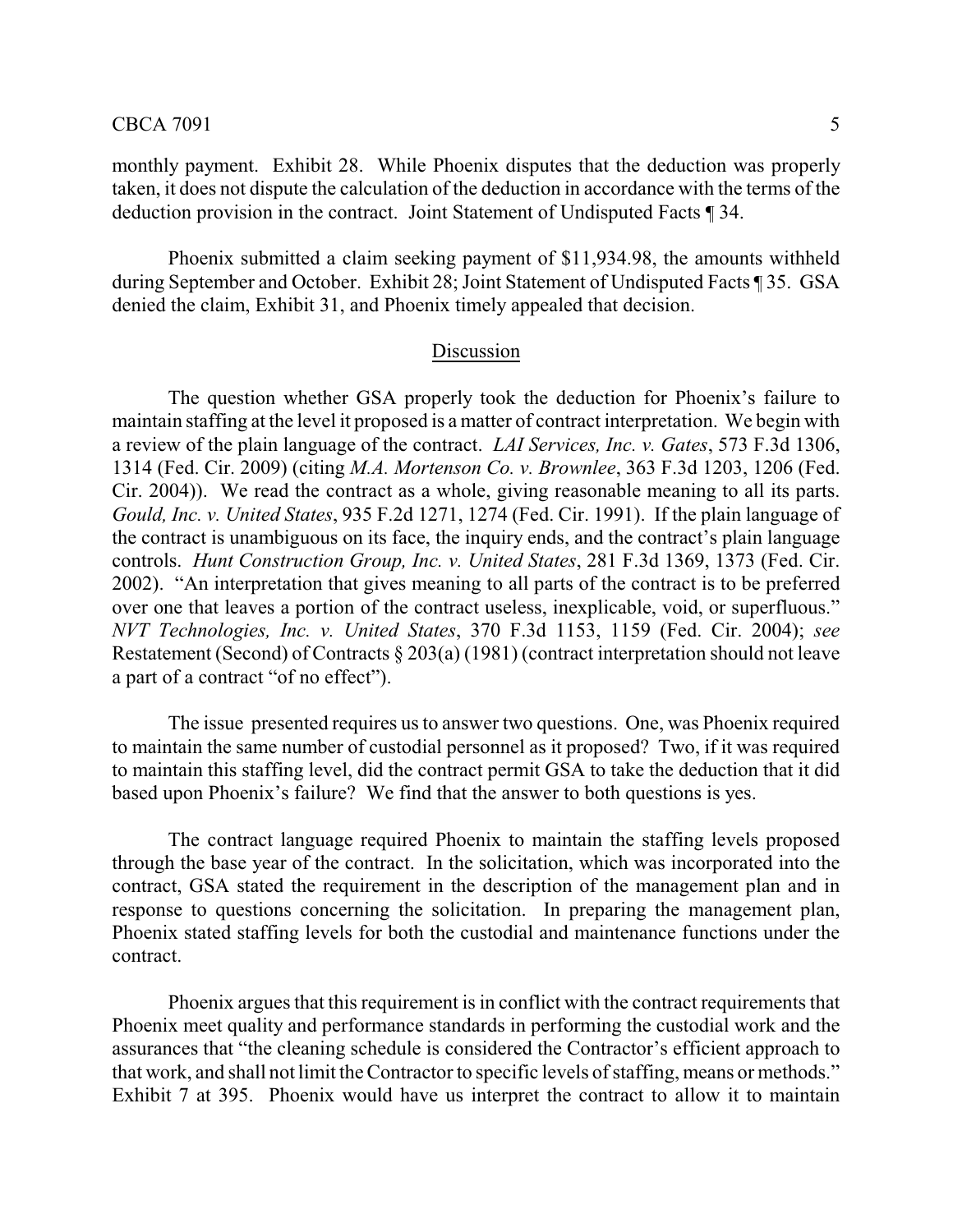whatever staffing levels it thought appropriate as long as it also maintains the necessary level of performance. That interpretation renders superfluous the Management Plan and all of the warnings in the solicitation and contract that staffing levels were not to be reduced. Further, to the extent that Phoenix believed that the staffing levels it proposed were too high, it was entitled to present that information to GSA and request permission to reduce staffing. However, the contract provided that "any request to reduce manpower may result in a lower price to be negotiated at time of request." Exhibit 2 at 208. Again, Phoenix's interpretation of the contract would render that contract provision meaningless. The accepted rules of contract interpretation do not allow us to accept Phoenix's interpretation.

Because the requirement to maintain staffing levels was a requirement of the contract, we also find that GSA's use of the deduction provision to be proper. The contract warned that failure to meet specifications and requirements of the contract, including this specific requirement, could result in deductions. GSA was permitted to take the deductions that it did.

Phoenix argues that GSA improperlyemployed the deduction provision because there has been no showing of "inadequate performance or nonperformance of a task." Phoenix asserts that such a showing is a predicate for use of the deductions clause. Phoenix is reading the clause too narrowly. The description of how the deduction is to be calculated makes it clear that it applies to this situation: the "calculation shall be based on total number of personnel proposed minus the total number of personnel provided." Exhibit 7 at 409. Phoenix failed to meet the requirement to maintain the staffing levels proposed. GSA properly took a deduction to address that failure.

Phoenix also attaches significance to the heading "Criteria for Mechanical Deductions" arguing that the deduction was only meant to apply to Phoenix's failure to have sufficient numbers of qualified maintenance and operations personnel. However, the description of the deduction does not limit the application of the clause to the operations and maintenance personnel. Further, to limit the application of the clause would leave GSA without an agreed-upon mechanism for deductions described in clause  $L.5.1.2.3$ , in violation of standard contract interpretation principles.